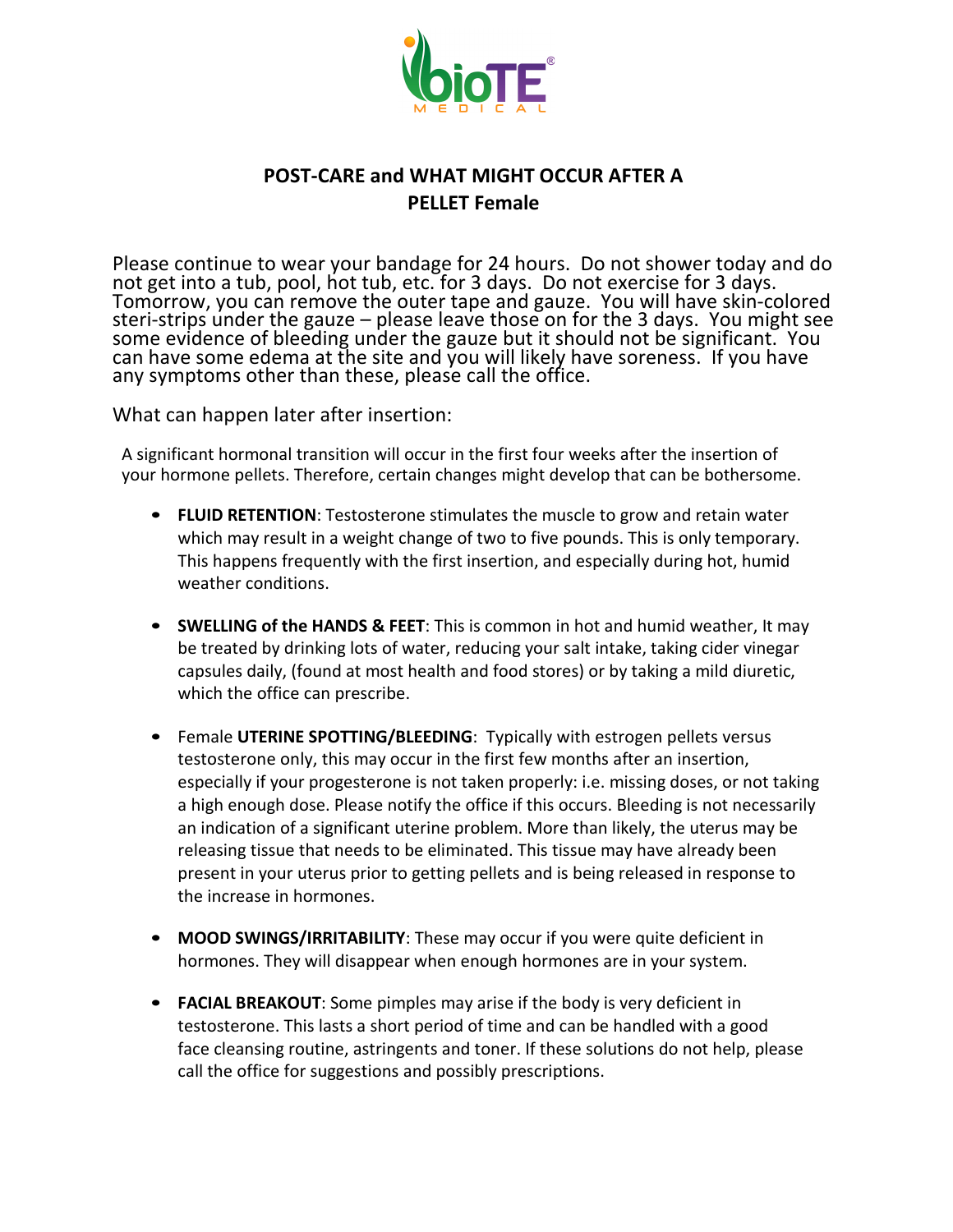

- HAIR LOSS: Is rare, and usually occurs in patients who convert testosterone to DHT. Dosage adjustment generally reduces or eliminates the problem. Prescription medications may be necessary in rare cases.
- HAIR GROWTH: Testosterone may stimulate some growth of hair on your chin, chest, nipples and/or lower abdomen. This tends to be hereditary. You may also have to shave your legs and arms more often. Dosage adjustment generally reduces or eliminates the problem.
- Extrusion: Occasionally, pellets will work their way out through the skin. It will be sensitive at the site of extrusion. Please call the office if this occurs and we will schedule to replace the pellet at no charge
- If you have any other symptoms or problems with the insertion site, please call the office.